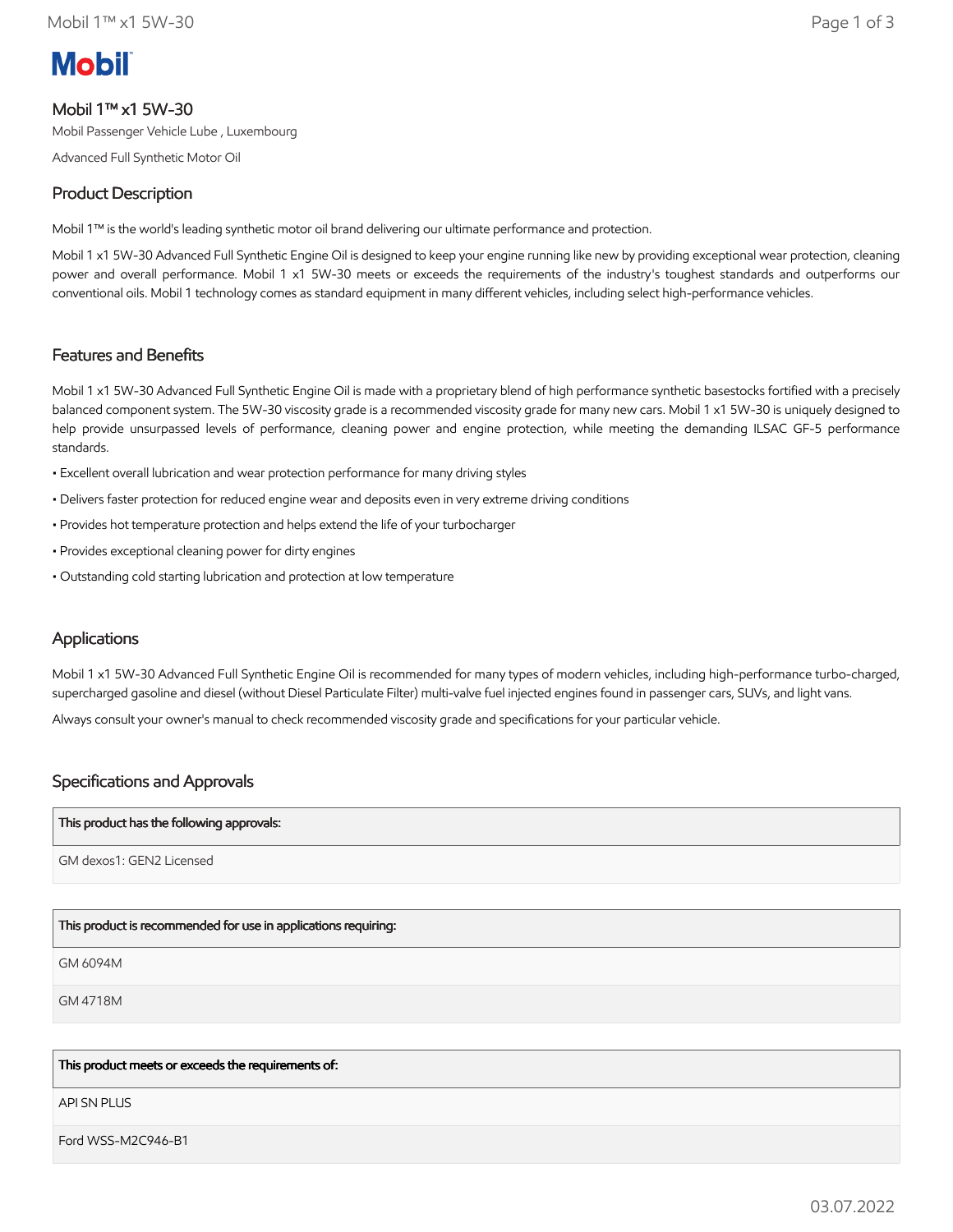| This product meets or exceeds the requirements of: |
|----------------------------------------------------|
| Ford WSS-M2C929-A                                  |
| ACEA A5/B5                                         |
| <b>APISN</b>                                       |
| Ford WSS-M2C946-A                                  |
| <b>ILSAC GF-6A</b>                                 |
| FORD WSS-M2C961-A1                                 |
| API SN PLUS RESOURCE CONSERVING                    |
| API SN Resource Conserving                         |
| API SP                                             |

#### Properties and Specifications

| Property                                      |                  |
|-----------------------------------------------|------------------|
| Grade                                         | <b>SAE 5W-30</b> |
| Kinematic Viscosity @ 100 C, mm2/s, ASTM D445 | 11.1             |
| Kinematic Viscosity @ 40 C, mm2/s, ASTM D445  | 64.2             |
| Viscosity Index, ASTM D2270                   | 167              |
| Density @ 15.6 C, g/cm3, ASTM D4052           | 0.85             |
| Pour Point, °C, ASTM D97                      | $-45$            |
| Flash Point, Cleveland Open Cup, °C, ASTM D92 | 230              |
| Ash, Sulfated, mass%, ASTM D874               | 0.8              |

#### Health and safety

Health and Safety recommendations for this product can be found on the Material Safety Data Sheet (MSDS) @ [http://www.msds.exxonmobil.com/psims](http://www.msds.exxonmobil.com/psims/psims.aspx) /psims.aspx

All trademarks used herein are trademarks or registered trademarks of Exxon Mobil Corporation or one of its subsidiaries unless indicated otherwise.

05-2022 EXXONMOBIL LUBRICANTS & SPECIALTIES EUROPE, A DIVISION OF EXXONMOBIL PETROLEUM & CHEMICAL, BVBA (EMPC) POLDERDIJKWEG B-2030 Antwerpen Belgium

Typical Properties are typical of those obtained with normal production tolerance and do not constitute a specification. Variations that do not affect product performance are to be expected during normal manufacture and at different blending locations. The information contained herein is subject to change without notice. All products may not be available locally. For more information, contact your local ExxonMobil contact or visit [www.exxonmobil.com](http://www.exxonmobil.com/)